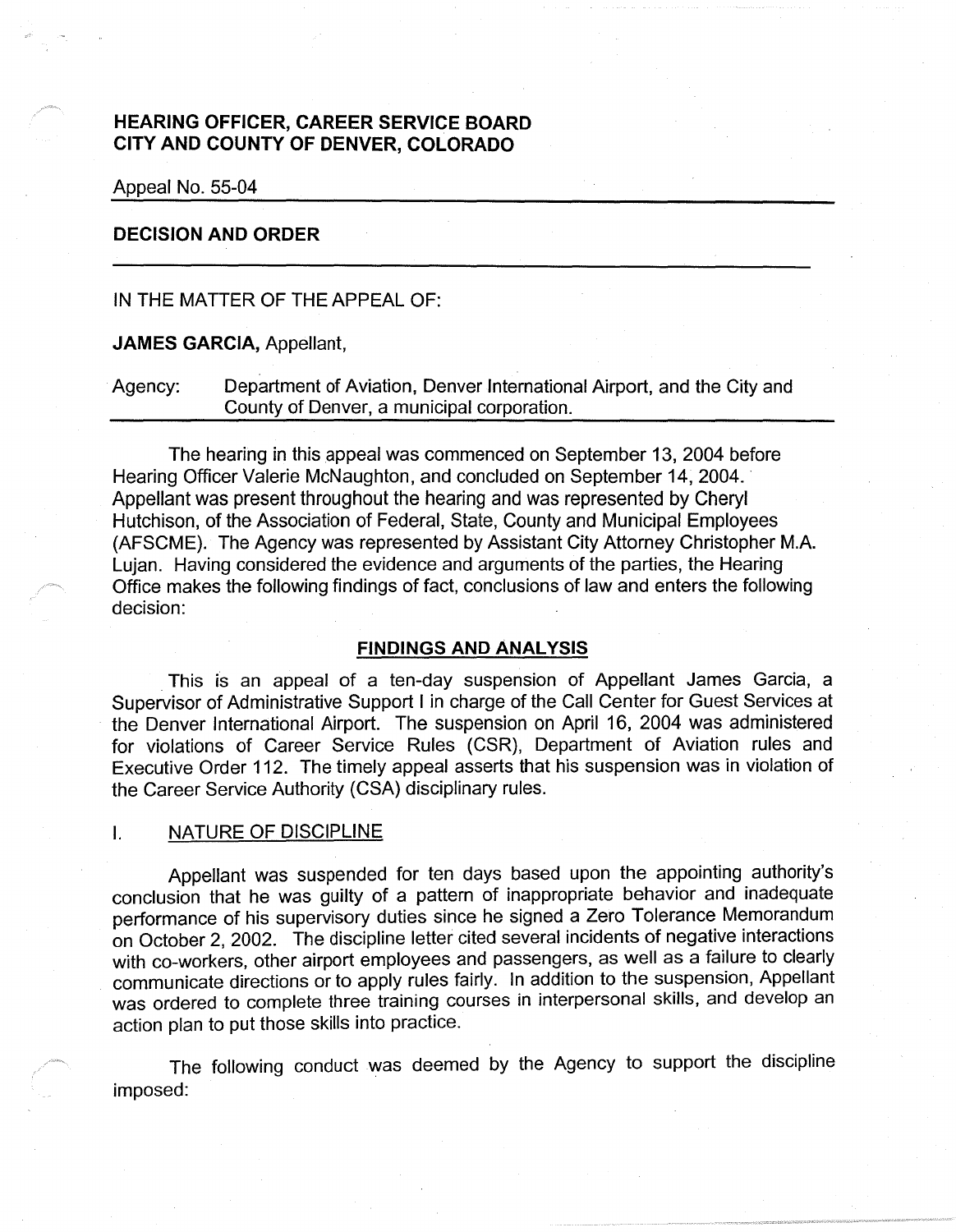1. On February 17, 2004, Appellant was abrupt, stern and bad-tempered during an exchange with Transportation Security Agency (TSA) supervisor John Martinez on the subject of moving passengers from one security checkpoint to another,

2. On January 14, 2004, Appellant screamed at an employee during a discussion regarding Appellant's placement of a Note to File in the employee's personnel file on Nov. 10th,

3. On November 10, 2003, Appellant placed the Note to File in a personnel file without notifying the employee or Charles Maldonado, Manager of Guest Services, in violation of Mr. Maldonado's policy,

4. On December 8, 2003, during a quarterly review, Appellant was informed by a subordinate that he placed a Note to File in the subordinate's file without furnishing a copy to the subordinate or Mr. Maldonado, in violation of policy,

5. On December 2, 2003, a group of employees communicated their complaints of unfair and abrasive behavior by Appellant to Mr. Maldonado and Human Resources personnel,

6. On September 17, 2003, Travelers Assistance Program supervisor Petie Horton reported that Appellant displayed intimidating behavior during a conversation regarding a traveling family in need of comfort zone supplies,

7. On June 16, 2003, Appellant was discourteous to a Premier passenger who attempted to use the frequent flyer gate at a security checkpoint,

8. On June 18, 2003, Appellant had a negative encounter with a 1K passenger,

9. On June 9, 2003, Appellant was rude and abrupt with Aviation Passenger Service Representative Vicky Ronstadt, and

10. Appellant failed to clearly articulate priorities and directions to his staff in applying the 2003 furlough rollout, family sick leave and other policies and procedures, resulting in confusion and the need to re-issue two quarterly performance evaluations.

The Agency charged Appellant with violations of the following subsections of CSR§ 16-50 A., Discipline and Termination: (1) Gross negligence or willful neglect of duty, (7) Refusal to obey the orders of a supervisor, (8) Threatening or intimidating employees, (18) Violation of Executive Order #112, Violence in the Workplace, and (20) Other unspecified conduct.

Appellant was also charged with violations of the following subsections of CSR § 16-51 A., Causes of Progressive Discipline: (2) Failure to meet established standards of performance; specifically, Department of Aviation Violence in the Workplace Policy and Procedure No. 2016 and CSR § 15-10 requiring employees to fulfill their duties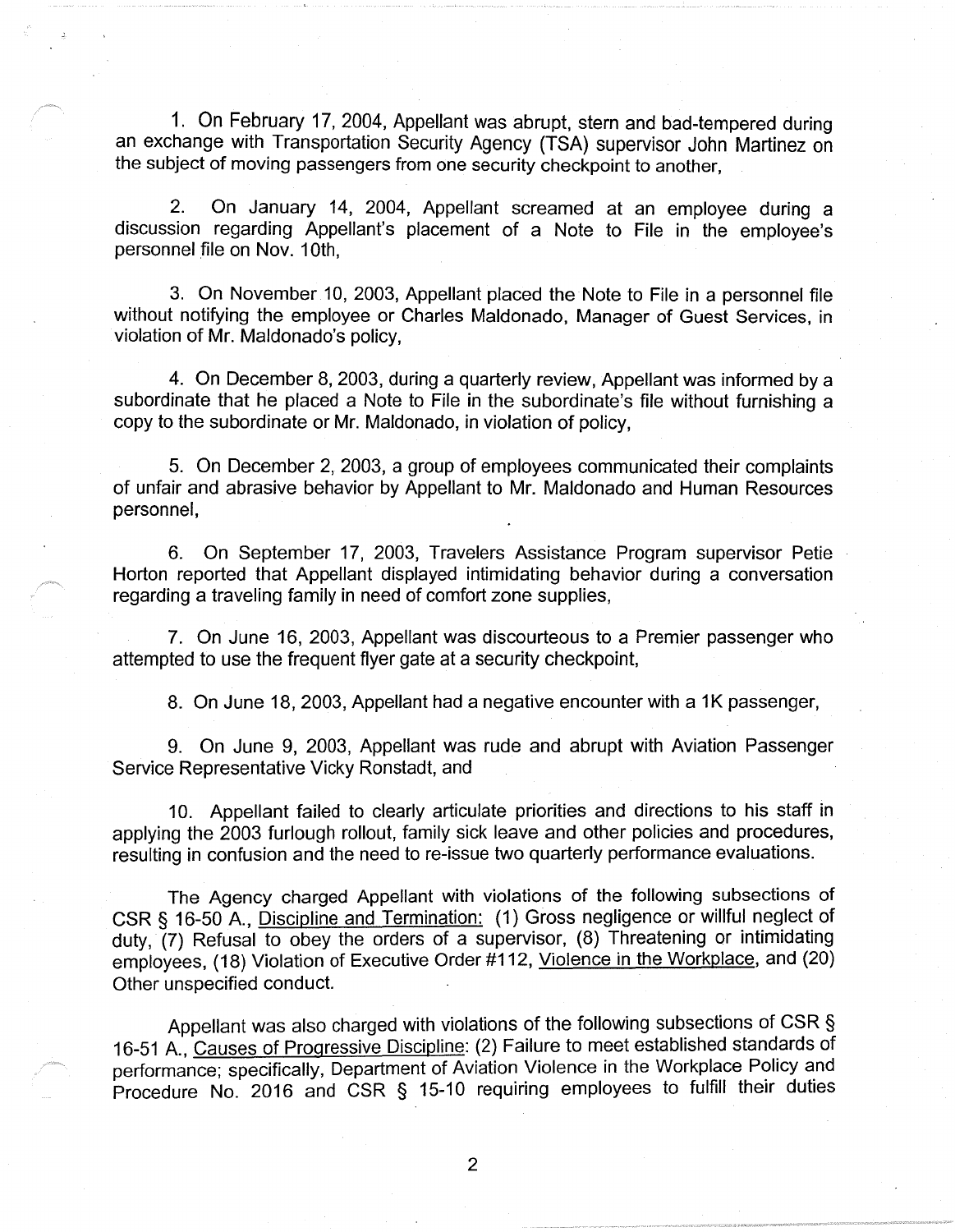conscientiously; (4) Failure to maintain satisfactory work relationships; (5) Failure to observe departmental regulations; (6) Carelessness in the performance of duties; (10) Failure to comply with supervisory instructions, and (11) Other unspecified misconduct.

At a pre-disciplinary meeting held on April 5, 2004, Appellant read a written rebuttal statement. [Exh. 4.] The statement asserted that he did not remember the incidents alleged to have occurred on June  $9<sup>th</sup>$ ,  $11<sup>th</sup>$  and  $18<sup>th</sup>$ , and stated that the remaining actions were undertaken in performance of his job duties. After the meeting, Appellant sent an email explaining that he was merely encouraging staff to take furlough hours before earned leave in order to avoid holiday staff shortages. [Exh. 16.]

In making its determination of discipline, the Agency considered Appellant's September 2000 five-day suspension for harassment and willful neglect of duty. [Exh. 17.] It also considered that Appellant had signed a Zero Tolerance Memorandum on October 2, 2002, warning him to "immediately cease the practice of harsh, angry and intimidating personal interaction." [Exh. 6.] The Agency noted that the cited incidents indicated that Appellant had failed to heed the directions given in previous performance evaluations, action plans and supervisors' orders, and had failed to apply the lessons taught in numerous training classes related to communication and proper supervisory skills. The Agency imposed a ten-day suspension, ordered completion of three specified courses in interpersonal skills by July 21, 2004, ordered Appellant to submit a report of how he intends to apply the skills learned from the courses, and ordered Appellant to develop. an action plan in conjunction with his manager, Charles Maldonado. [Exh. 3.]

### II. ISSUES

1. Whether the Agency proved that Appellant committed violations of the Career Service Rules by a preponderance of the evidence, and

2. If so, whether the ten-day suspension imposed was reasonably related to the seriousness of the offenses in question in conformity with CSR§ 16-10.

#### Ill. EVIDENCE

The City Charter requires that the facts at issue in a Career Service appeal must be determined de novo. C5.25(4). Such a determination requires an independent factfinding hearing and the resolution of factual disputes. Turner v. Rossmiller, 532 P.2d 751 (Colo. App. 1975.)

Appellant was disciplined under five general areas covered by the nine specifically cited rules violations, as outlined below.

## A. Performance of Duties

Appellant is alleged to have violated three separate sections of the disciplinary rules related to the performance of duties: CSR§ 16-50 A. (1 ), Gross negligence, CSR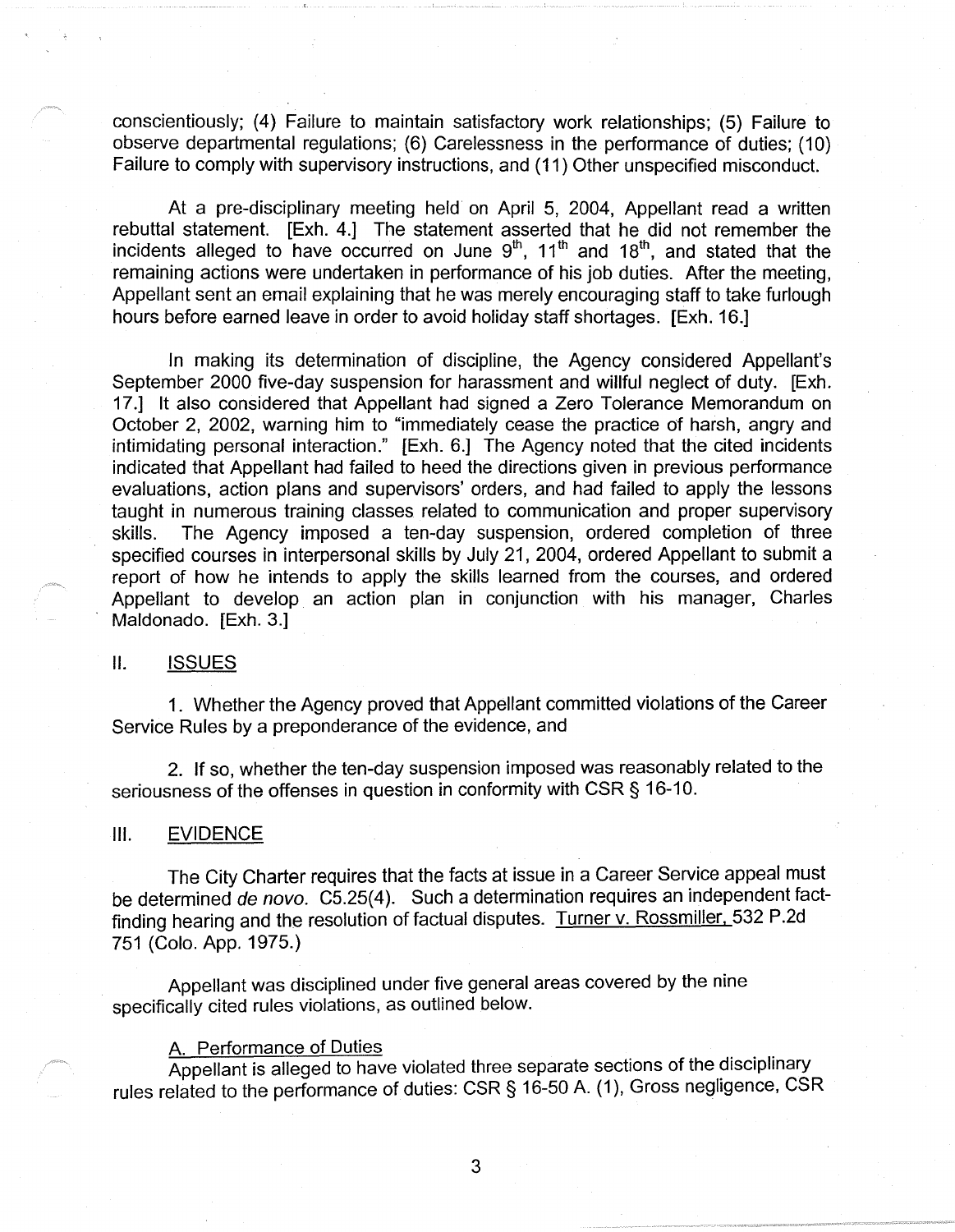§ 16-51 A. (2), Failure to meet established standards of performance, and CSR § 16-51 A. (6), Carelessness in the performance of duties. .

In support of its argument that Appellant's behavior was in violation of his performance standards, the Agency presented the evidence of its policies, training, Appellant's Performance Enhancement Plan (PEP), management orders and informal mentoring. The relevant policies are CSR § 15-10, which requires employees' performance to reflect credit on the Career Service and the City and County of Denver, Executive Order 112, prohibiting violence in the workplace, and its Department of Aviation counterpart, Policy and Procedure No. 2016. The Agency asserts that Appellant had notice of the performances standards, that his behavior established a pattern of intimidating conduct from June 2003 to February 2004, and that this behavior was in violation of those performance standards.

Appellant, Guest Services Manager Charles Maldonado, and Aviation Human Resources Director James Thomas all testified that Guest Services is the front-line customer services unit for the Department of Aviation whose mission is to exemplify good customer service goals. The unit defines the word "customer" as including everyone: passengers, co-employees, tenants, airline personnel, and personnel from other agencies at the Denver International Airport. The Agency personally reinforced its philosophy of customer service to Appellant by several means: his PEP standards and ratings [Exh. 5, pp.  $4 - 7$ ], continuous mentoring by his manager Charles Maldonado, the Sept. 2000 imposition of a five-day suspension for similar behavior [Exh. 17], training classes on conflict resolution and communication skills [Exh. 18], and his signature on a zero tolerance memorandum on Oct. 2, 2002 based upon previous cited violations of those standards and policies. The Agency established thereby that Appellant had sufficient notice of the performance standards expected of him.

Appellant's representative argued that Appellant was deprived of notice of the incidents upon which the discipline was based, and thereby was not given an adequate opportunity to rebut the charges at his pre-disciplinary meeting. The evidence demonstrates that Mr. Maldonado did apprise Appellant of the details of the incidents as complaints surfaced from various sources. Since the nature of the offense is that of a pattern of conduct, it is found that Appellant did have notice of the charges and an adequate opportunity to rebut them in keeping with the requirements of procedural due process.

Appellant also claimed that he was prejudiced by not being invited to the December 2<sup>nd</sup> meeting with several employees who reported their complaints about Appellant to Mr. Maldonado and Agency Human Resources personnel. On the contrary, Mr. Maldonado testified that he discussed the same issues raised by those employees in his one-on-one meetings with Appellant. Appellant also claims he was disadvantaged by the exclusion of other members of his staff from that meeting, who may have given a different report of Appellant's communication skills. Since the purpose of the meeting was to allow a forum for complaints about Appellant, it is found that Appellant was not entitled to have other members of his staff present.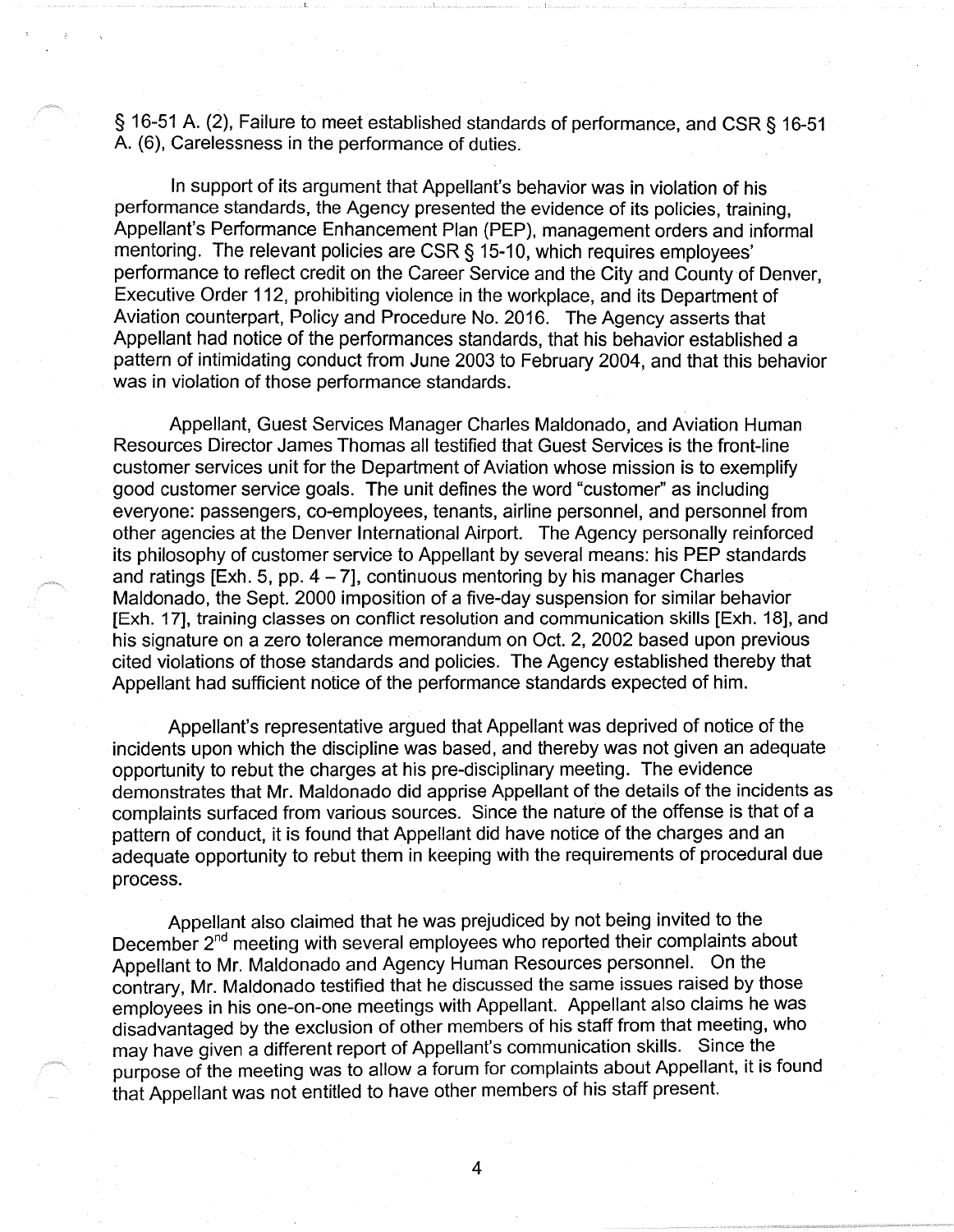The Agency presented the testimony of Appellant's managers, employees supervised by Appellant, and outside airport personnel. That testimony established that the pattern of conduct in question demonstrated poor customer service skills, in violation of Guest Services performance standards.

TSA Checkpoint Supervisor John Martinez testified that Appellant confronted him in an aggressive manner on Feb. 17, 2004 while Mr. Martinez was communicating line wait times to passengers at Baggage Area 7. Appellant squared his shoulders, came within eight inches of Mr. Martinez, and asked him in a loud voice who had authorized him to divert traffic. Appellant then asked him for his badge number, according to Mr. Martinez. Surrounding passengers reacted to the encounter by asking Mr. Martinez why Appellant was treating him this way. Appellant admitted he was "stressed" during the encounter and asked Mr. Martinez, "[i]s it clear that you're diverting [passengers to a different security checkpoint]?" Appellant told his supervisors that Mr. Martinez "misinterpreted my intentions [and] ignored my attempts to communicate waiting times at the other checkpoints". [Exh. 4, p. 4.]

Doneva Watts, a Guest Services Representative supervised by Appellant, testified that Appellant displayed a heavy-handed, abrasive style of management that at times caused staff members Vickie Ronstadt and Theresa Durham to leave his office in tears. Appellant snapped at Ms. Watts loudly if she corrected his erroneous directions to a customer, and sometimes turned his anger at an employee onto the next passenger who approached the Call Center with a question. Ms. Watts complained to Appellant's supervisor three times between June and December 2003 about Appellant's negative behavior and his use of her sick leave to support an unfavorable performance review.

Teresa Durham, Airport Passenger Service Representative, has been supervised by Appellant for the past three years. She testified that Appellant was negative and aggressive toward her, despite her performance awards. Ms. Durham filed a grievance against Appellant for misapplication of the sick leave policy, unsupported negative comments in her performance evaluation, and placement of a Note to File in her personnel file in violation of the policy requiring him to give a copy to her and Mr. Maldonado. [Exh. 13.] As a result of that grievance, management changed the wording of the evaluation and removed the Note to File. [Testimony of Charles Maldonado.]

Director of DIA Human Resources James Thomas testified that his unit conducted a thorough two-month investigation of Appellant's conduct. Based largely on Appellant's previous five-day suspension for similar conduct and the zero tolerance memorandum of October 2002, Mr. Thomas concluded that the Agency had given Appellant a clear message not to demonstrate those behaviors from that point on. [Exhs. 6, 17 .] Mr. Thomas reviewed the investigation and concluded that Appellant had displayed a pattern of inappropriate behavior perceived as intimidating, hostile or threatening from June 2003 to early 2004, despite the previous discipline, zero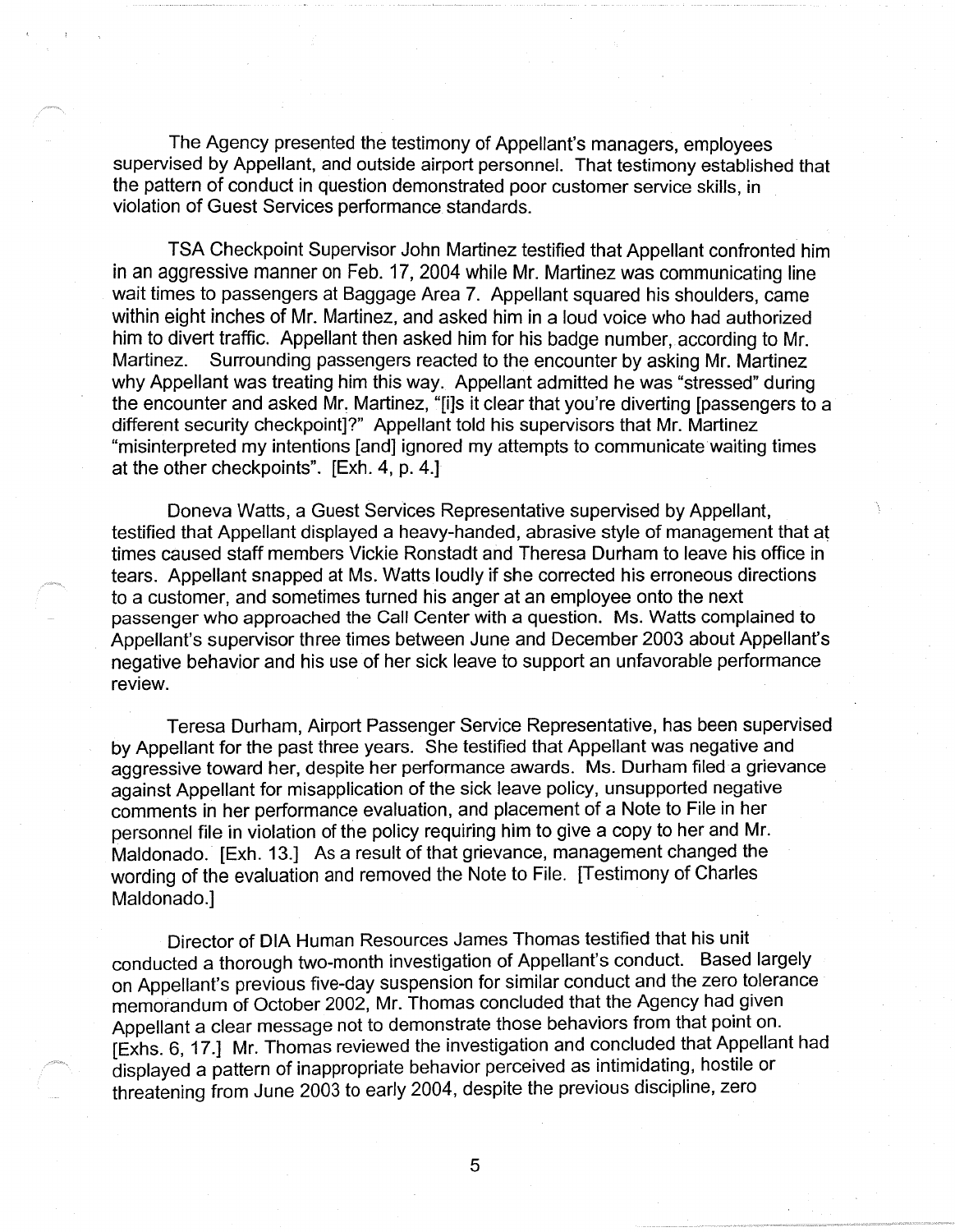tolerance memorandum, and the Agency's extensive investment in training Appellant in the area of interpersonal skills. Mr. Thomas testified that the discipline complied with CSA rules and was appropriate under the rules governing progressive discipline.

Charles Maldonado, the Manager of Guest Services, testified that he received a complaint from Traveler's Assistance supervisor Petie Horton after an unpleasant encounter with Appellant in September 2003. Ms. Horton told Mr. Maldonado that Appellant inserted himself in the middle of a passenger situation that she had already handled. She described that Appellant "puffed up and began to berate me" after she informed him that she had a situation under control. [Exh. 26.] Mr. Maldonado interviewed another employee, Dale Howard, at Appellant's suggestion, and determined that Mr. Howard was not a witness to the incident. He then concluded that the incident occurred as described by Ms. Horton based upon his past observations of similar conduct and body posture by Appellant.

Mr. Maldonado, a former educator, testified that he did not read Appellant's personnel file when he started in February 2003 as Manager of Guest Services because he wanted to form his own opinion about his staff. Based on his observations of Appellant's communication style, Mr. Maldonado began to continually discuss with Appellant that he was expected to cease the use of an authoritarian or angry manner, and substitute a cooperative approach with all customers, as that word is used within Guest Services. He included those expectations in Appellant's PEPR dated August 15, 2003. [Exh. 5, pp.  $4 - 7$ , 17.]

Mr. Maldonado testified that he received numerous complaints and grievances from Guest Services staff and other airport personnel based upon Appellant's confrontational demeanor and unfair application of policies. [Exhs. 10, 11, 13, 21, 22, 30.] He learned that Appellant violated his Note to File policy announced in March 2003 by failing to provide Mr. Maldonado or employees Dolores Proffitt and Vicki Ronstadt a copy of Notes to File before placing them in the employee's personnel file. [Exhs. 11, 13.]

Appellant did not deny that his performance standards required him to adhere to the Agency's customer service policy, or that the actions cited in the disciplinary letter violated that policy. He admitted that Mr. Maldonado had frequently instructed him to stop his aggressive communication style. Appellant countered only that he wanted to discuss the reasons for his behavior with Mr. Maldonado, and that his actions were taken in the performance of his duties. It is concluded that Appellant intentionally chose to continue his own communication style with knowledge that it violated Agency policy.

The evidence regarding items  $1 - 2$  and  $6 - 9$  established that Appellant was guilty of a pattern of angry and intimidating communication with customers, as that term is defined by the Agency. The evidence related to items 3, 4 and 10 proved that Appellant violated management performance standards with regard to the Notes to File system and performance evaluations. Item 5 is a report of complaints rather than conduct by Appellant, and therefore does not itself support disciplinary action. The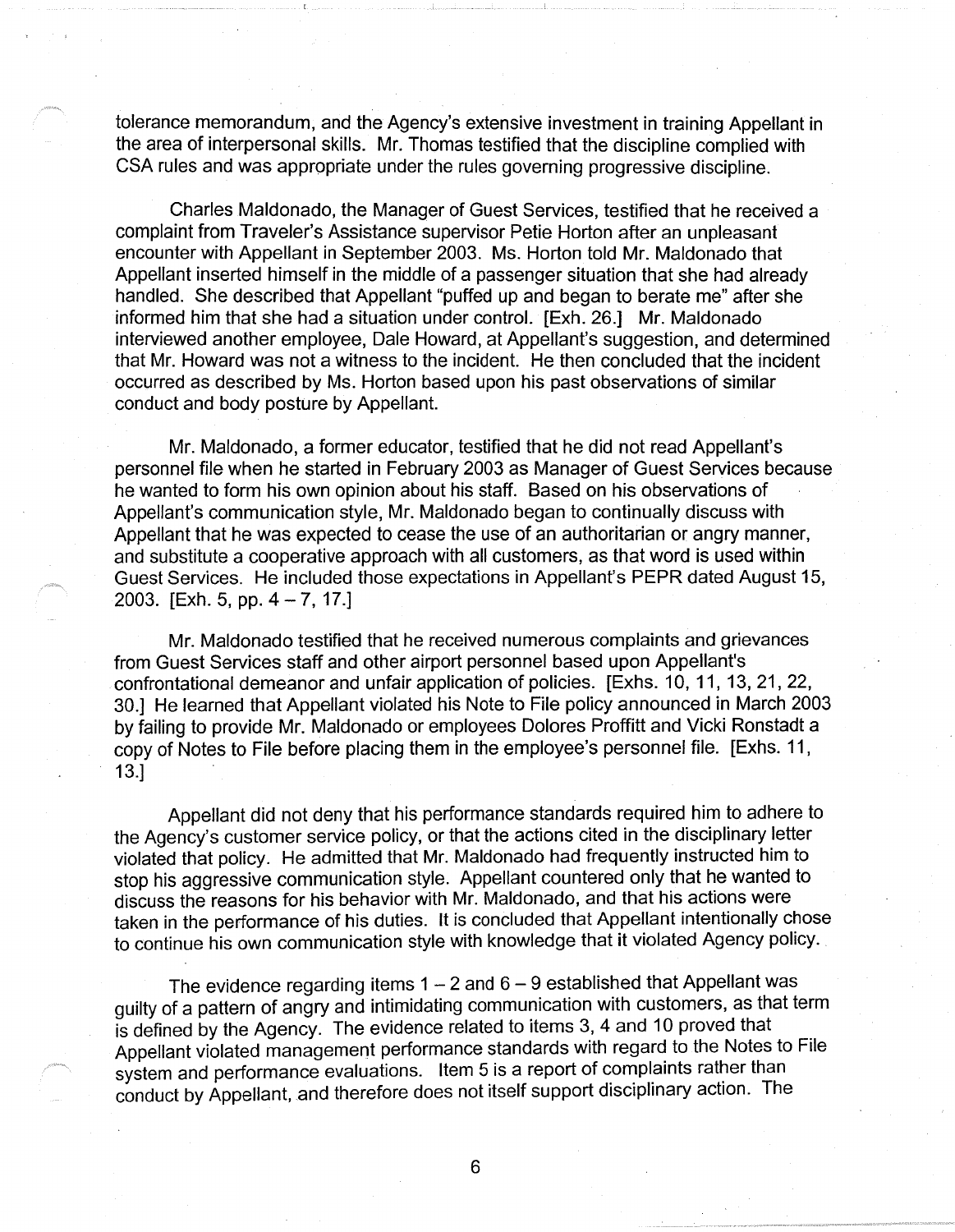Agency has established by a preponderance of the evidence that the standards of performance were objective and reasonable, and that Appellant committed the acts alleged in the referenced items. Therefore, it is found that Appellant committed gross negligence in the performance of his duties in violation of CSR § 16-50 A. ( 1 ), as well as failure to meet established standards of performance in violation of CSR § 16-51 A. (2), and carelessness in the performance of duties in violation of CSR  $\S$  16-51 A. (6).

### B. Disobedience to Supervisory Orders

The Agency claims that the Appellant failed to comply with Mr. Maldonado's instructions to avoid anger and confrontation in his on-the-job communications with others, and also disobeyed his order to provide copies of all Notes to File to both the employee and Mr. Maldonado prior to placing them in a personnel file. The Agency supported those assertions by the facts contained in items  $1 - 10$  of the disciplinary letter.

As recited above, the Agency has proven that Appellant committed the behavior described in items  $1 - 4$  and  $6 - 10$  of the disciplinary letter. It remains to be determined whether that conduct constituted disobedience to supervisory orders in violation of CSR § 16-50 A. (7), refusing to comply with the orders of an authorized supervisor, and CSR § 16-51 A (10), failure to comply with the instructions of an authorized supervisor.

Mr. Maldonado provided personal instruction and directions to Appellant over a number of months on the subject of compliance with the policy governing customer service. At the March 2003 supervisory meeting attended by Appellant, Mr. Maldonado ordered his supervisors to give him and the affected employee a copy of all Notes to File before any such notes were placed in an employee's personnel file.

As stated above, Appellant admitted that he was repeatedly ordered by Mr. Maldonado to comply with the Agency's customer service policy. He also admitted that he had knowledge of the order controlling distribution of a Note to File since March 2003.

Contemporaneous memos demonstrate that Appellant admitted placing such notes in two personnel files after that order without copying the employee or Mr. Maldonado. [Exhs. 11, pp. 2, 4; Exh. 14.] His statement to Mr. Maldonado that one of the notes was intended as a reminder to himself is not credible. The note was placed in a personnel file rather than in Appellant's desk or other personal storage area. The Agency was reasonable in disregarding that statement as mitigation of intentional disobedience. The Agency also reasonably concluded that Appellant was the person who placed a Note to File in Teresa Durham's file, based upon Mr. Garcia's email admission that he had done so in Exh. 14.

The evidence supports a finding that Appellant failed to comply with his supervisor's instructions with regard to both compliance with the customer service policy prohibiting angry and intimidating conduct and the Note to File policy, as described in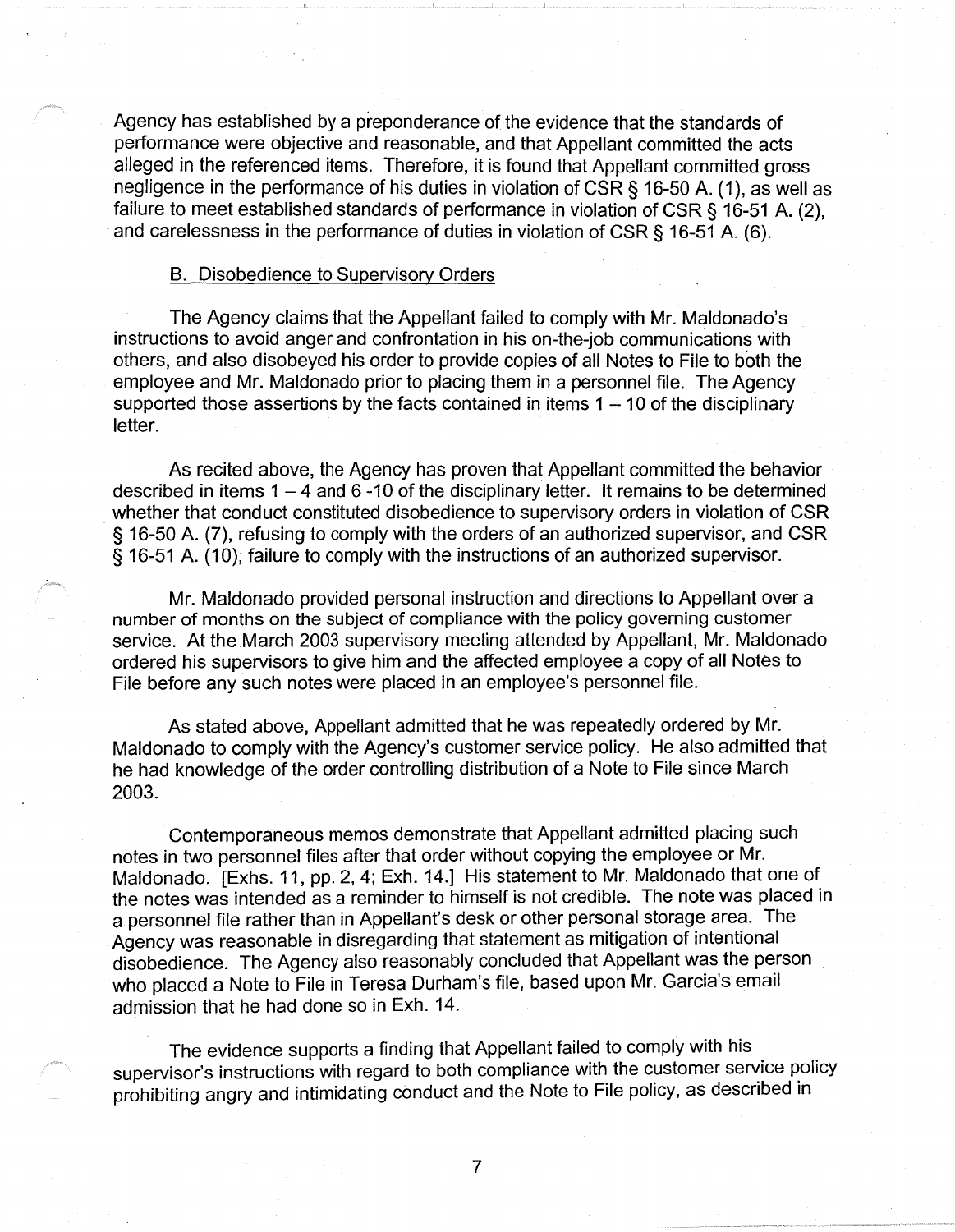items  $1 - 4$  and  $6 - 9$  of the disciplinary letter. The Agency has established by a preponderance of the evidence that Appellant disobeyed the orders of his supervisor, in violation of CSR § 16-50 A. (7), refusing to comply with the orders of an authorized supervisor, and CSR § 16-51 A. (10), failure to comply with the instructions of an authorized supervisor.

#### C. Threatening or Abusive Behavior

The Agency asserts that Appellant was guilty of threatening, intimidating or abusing employees in violation of CSR§§ 16-50 A. (8) and (18), Executive Order 112, CSR§ 16-51 A. (5) and Department of Aviation Policy 2016. The conduct cited in support of this allegation is that Mr. Maldonado on one occasion witnessed Appellant cornering Vicki Ronstadt in the break room to discuss an attendance issue, using an intimidating tone. Mr. Maldonado's reaction to the scene was that the behavior was uncalled for to discuss a work-related issue, although he added, "I'm sure James thought he was just communicating with her a piece of work information." The witness stated that he believed Appellant had probably also intimidated Doneva Watts, Teresa Durham, and Terry Lee, based upon his recognition of the common thread of the complaints against Appellant.

It does not appear that the break room incident was listed in the disciplinary letters. The evidence indicates that this incident was not the June 9, 2003 event identified in the disciplinary letter as item 9, since Mr. Maldonado testified on crossexamination that Ms. Ronstadt herself reported the latter incident to him, after which Mr. Maldonado instructed Appellant to be fair to all employees.

Mr. Maldonado was the only witness who testified about the break room incident. His testimony was that Appellant cornered or pinned Ms. Ronstadt, and addressed her in an intimidating tone loud enough to bring Mr. Maldonado out of his office. His reaction indicated that he did not then believe that incident was threatening or violent in nature within the meaning of Career Service or Agency rules, since he took no corrective action based on his observations under either Executive Order 112 or the corresponding Department of Aviation rule, Policy 2016. [Exhs. 8, p. 2, and 9, pp. 2 - 3.] The Agency offered no testimony on the issue of whether Appellant's conduct caused any apprehension of harm in anyone present.

The Agency seeks to have the rule interpreted to prohibit workplace communications made in an aggressive manner; here, the use of an angry tone while crowding a subordinate's personal space. Resolution of this issue turns on the meaning of § 16-50 A. (8). The language of the rule is similar to that used in Executive Order 122 and the Aviation Department's Policy 2016, both of which reference acts or perceived threats of physical violence as examples of actions covered by the policies. Previous CSA Hearing Office decisions interpreting these rules support that interpretation. See e.g. In re: Day, #12-03 (incident of "pure rage" frightening coworkers found to violate workplace violence rules); In re: Fresquez, #73-02 (disagreeable behavior distinguished from violence or threats of violence).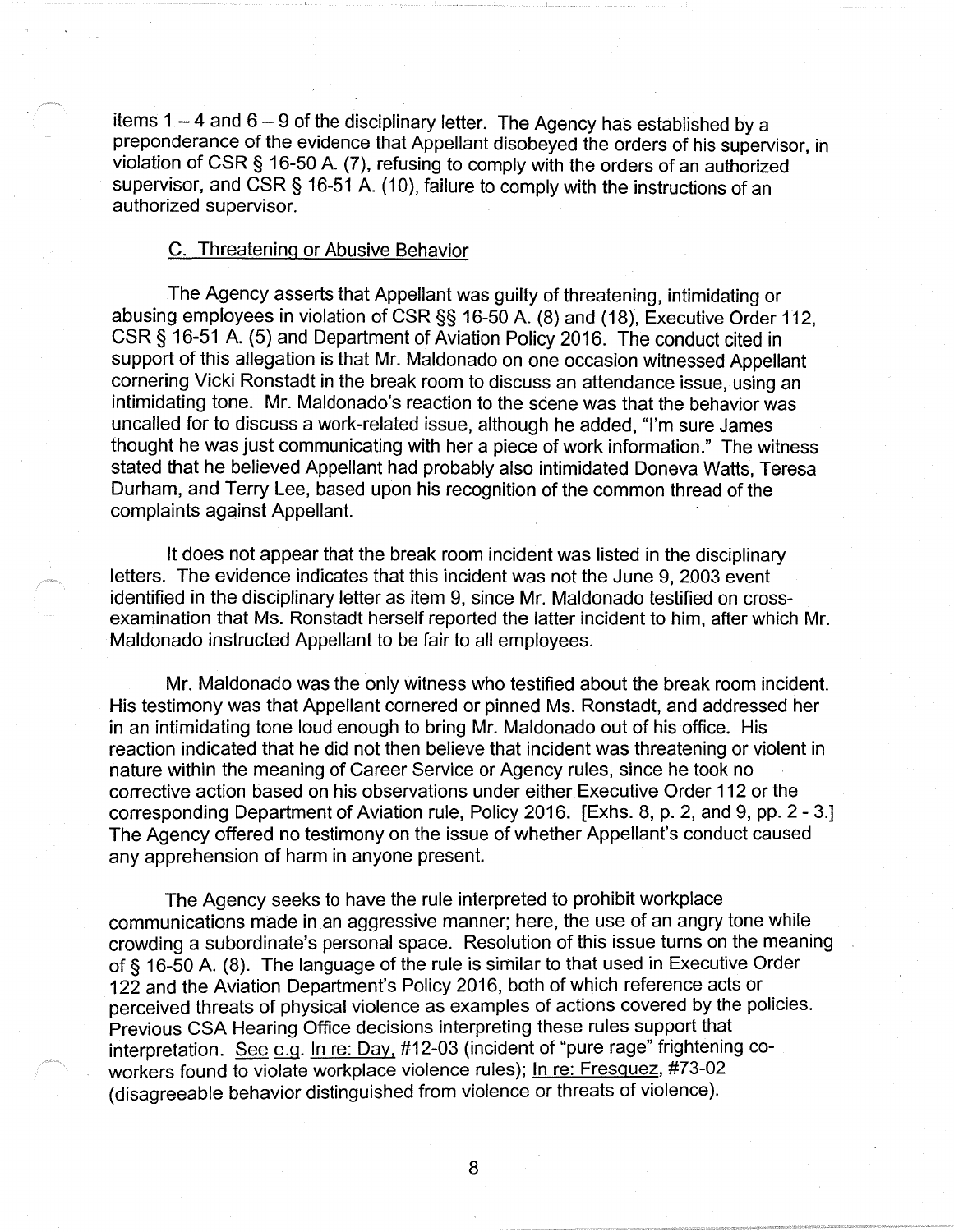Appellant's discussion of a work issue with an employee in his staff does not become an act or threat of violence because it is delivered in an unpleasant or even intimidating manner. Further, the fact that the manager who witnessed the behavior took no action pursuant to the applicable rules to ensure the safety of the employee tends to confirm that the nature of the encounter was that of a harshly-imposed reprimand rather than an act of violence. Thus, the Agency has not established that the conduct violated CSR§ 16-50 A. (8), (18), Executive Order 112, CSR§ 16-51 A. (5) or Department of Aviation Policy 2016 by a preponderance of the evidence.

### D. Failure to Maintain Satisfactory Work Relationships

Based upon the above findings that Appellant committed the behavior described in items  $1 - 2$  and  $6 - 9$ , it is concluded that Appellant violated CSR § 16-51 (4), Failure to maintain satisfactory work relationships. The testimony of members of his staff, other airport personnel, and Mr. Maldonado amply demonstrated that his intimidating supervisory style resulted in poor staff morale, lack of the communication needed to effectively accomplish the service goals of Guest Services, a strained relationship with some other airport personnel, and several passenger complaints. Appellant's failure to obey policies and instructions for the benefit of his staff resulted in several employee complaints and grievances. Many were sustained by management, which required the correction of performance reviews and the expulsion of Notes to Files from personnel files. Appellant's unpopularity with his staff was illustrated by the unpleasant employee meeting held on December 2, 2003, at which five employees expounded on the reasons for their dislike of Appellant. [Exh. 22.]

It is abundantly clear that Appellant has failed to maintain satisfactory work relationships because of his failure to adapt his supervisory style to that required by his service-oriented department, as well as his failure to comply with the rules and orders of his manager. For that reason, it is found that the Agency has established that Appellant violated CSR§ 16-51 (4).

#### E. Failure to Reflect Credit on City and Career Service

Finally, Appellant was charged with a violation of CSR§ 16-51 A. (5) and CSR§ 15-10, failure to observe departmental rules requiring an employee's performance to reflect credit on the City and County of Denver and the Career Service Authority.

As it is empowered to do, the Agency and Guest Services has defined its own mission as requiring each employee to provide excellent customer service to anyone encountered by the employee. By that measure, Appellant must be judged by whether the people who encounter Appellant in the course of the performance of his duties form a positive impression of the City and Career Service.

The totality of the evidence indicates that Appellant had an unacceptable amount of negative encounters with passengers, airport personnel and Agency staff. This was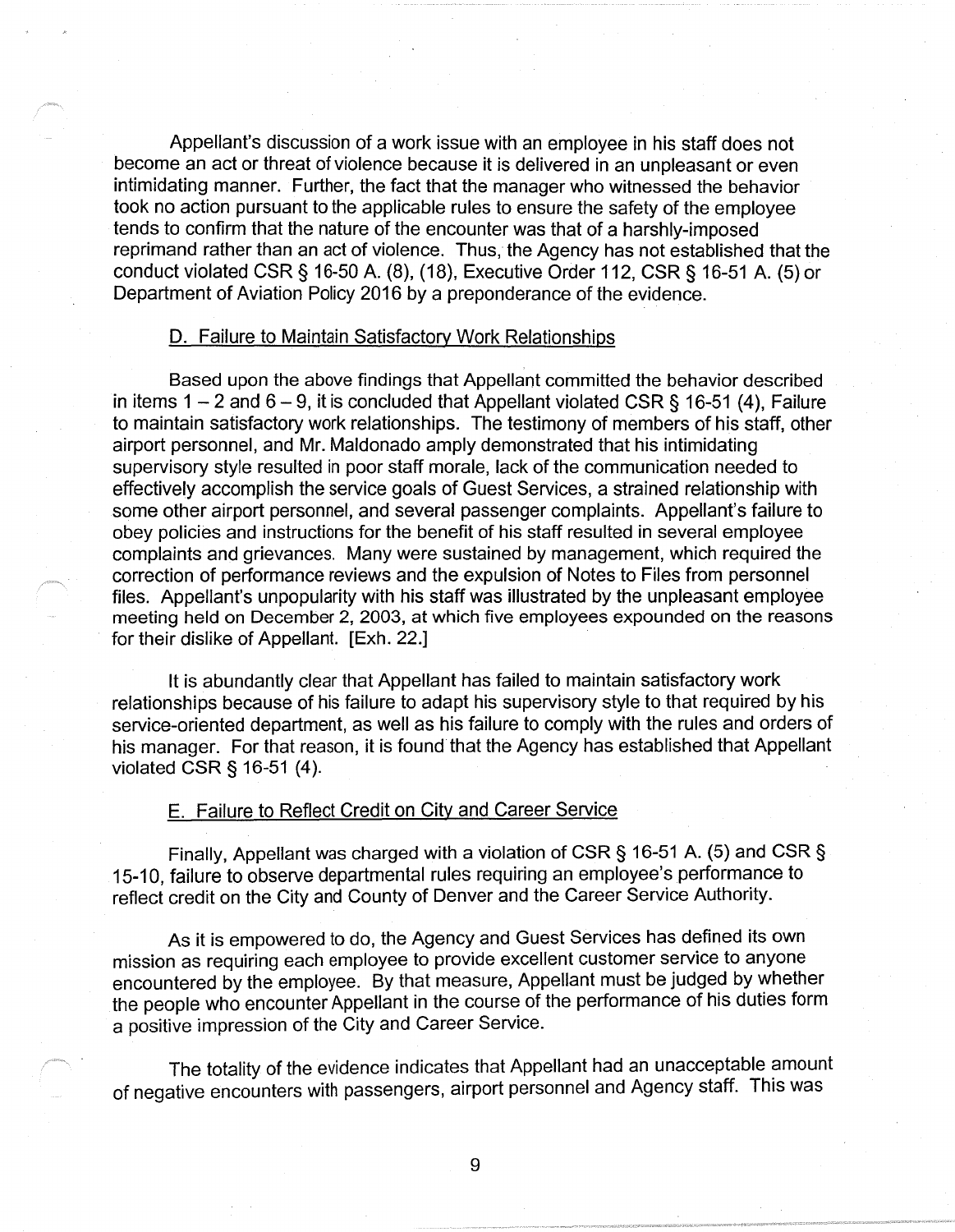established at hearing by the testimony of his staff's anger at him for his harsh supervisory style, numerous reports of confrontations between Appellant and others at the airport, and witness testimony of others' reaction to Appellant. One telling example was related by Terry Lee, who reported that Appellant became angry with a passenger for failing to understand his directions. The passenger returned to the Call Center to ask Mr. Lee if there was something he had done to set Appellant off.

It is therefore concluded that Appellant's commission of the conduct described in items  $1 - 2$  and  $6 - 9$  violated CSR § 16-51 A. (5) and CSR § 15-10.

# IV. PENALTY

The sole remaining issue is whether a ten-day suspension, additional training and an action plan were reasonably related to the seriousness of the offence, taking into consideration Appellant's past disciplinary record, in compliance with CSR § 16-10.

Discipline is reasonably related to the seriousness of an offense if it is within the range of reasonable alternatives available to a reasonable, prudent agency administrator. GUSTERN, 128-02, at 20 (decision dated 12-28-02.), citing Adkins v. Div. of Youth Services, 720 P.2d 626 (Colo.App. 1986.) Discipline is not excessive if it is substantially based on considerations that are supported by a preponderance of the evidence. GUSTERN, id.

Appellant's past record included a five-day suspension for a similar incident in 2000, in which he was found to be guilty of harassment and willful neglect of duty for an angry exchange perceived to be intimidating by a fellow employee. [Exh. 17, p. 5.] Mr. Maldonado testified that the Agency's policy encourages progressive discipline, and requires that suspensions be imposed in increments of five days, or one work week. He considered the fact that Appellant had not corrected his behavior despite the fiveday. suspension, the 2002 Zero Tolerance Memorandum, and frequent counseling to avoid negative interaction. Mr. Maldonado determined that the next step of progressive discipline, which was a ten-day suspension, was appropriate in this instance, when coupled with additional training and a specific action plan. The penalty was based upon the determination that it was the minimum that would be needed to achieve a reasonable hope that Appellant would learn from the discipline and achieve the desired behavior and performance, given his failure to correct the situation after less severe discipline.

Appellant argues that the penalty is too severe because some of the incidents occurred in June 2003. The Agency counters that the behavior at issue is a pattern of conduct over a period of nine months that did not abate despite contemporaneous notice that the behavior was inappropriate. Under the circumstances, reliance upon incidents over nine months old is not an abuse of discretion.

It is found that the penalty imposed was consistent with the purposes of progressive discipline to correct inappropriate behavior and performance under CSR §